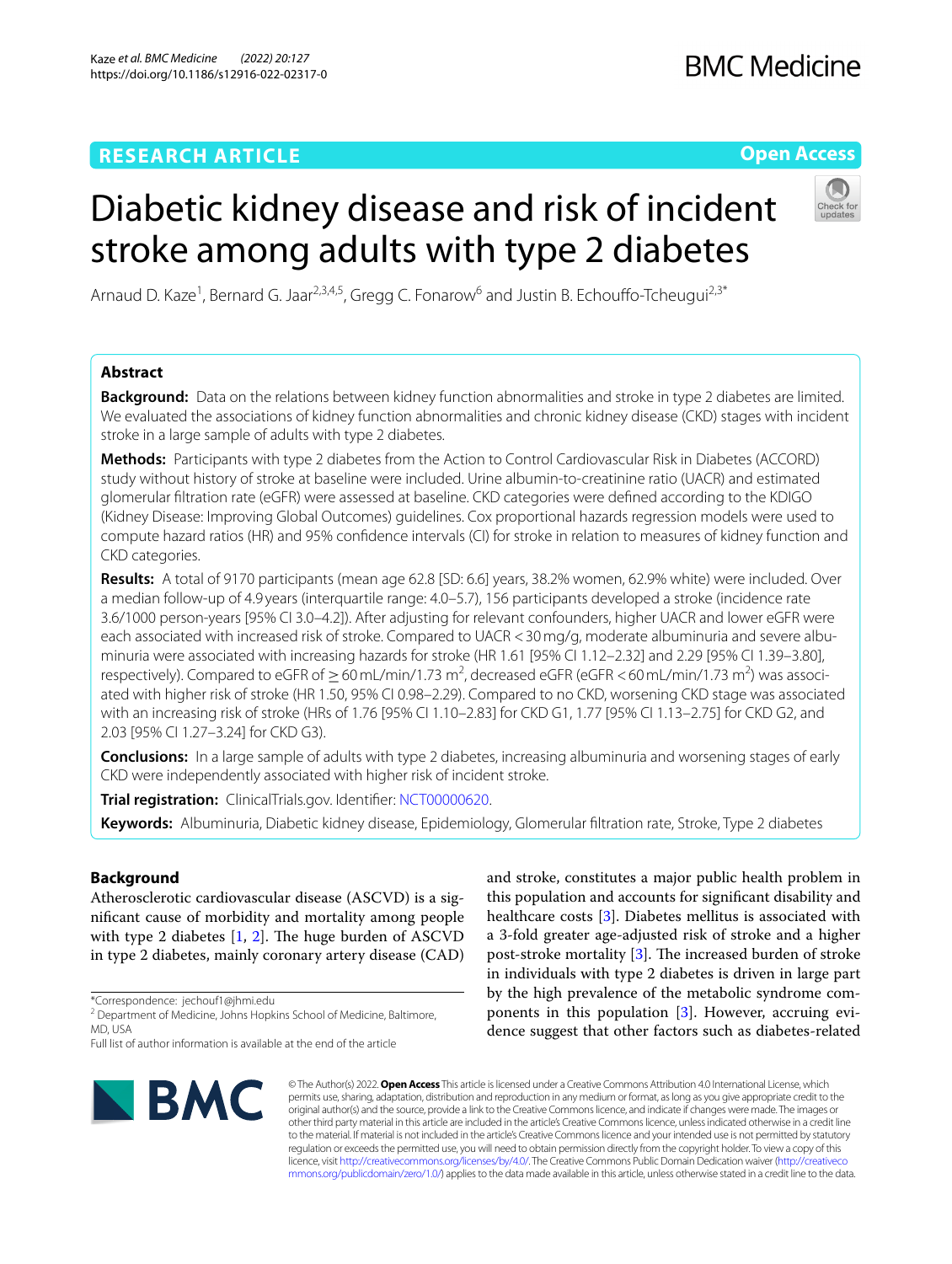microvascular complications might play a role [\[4](#page-8-3)[–7](#page-8-4)]. Indeed, diabetic retinopathy was found to be associated with higher risk of stroke in people with type 2 diabetes [[8\]](#page-8-5). The impact on stroke of microvascular disease in other vascular territories (such as the kidney) in individuals with type 2 diabetes has received less attention  $[9-11]$  $[9-11]$ .

We aimed to assess the relations of abnormalities in urine albumin-to-creatinine ratio (UACR), estimated glomerular fltration rate (eGFR), and earlier stages (G1-G3) of chronic kidney disease (CKD) (KDIGO [Kidney Disease: Improving Global Outcomes] classification)  $\begin{bmatrix} 12 \\ 1 \end{bmatrix}$  with the risk of stroke in adults with type 2 diabetes, using data from the Action to Control Cardiovascular Risk in Diabetes (ACCORD) study. We hypothesized that kidney function abnormalities and worsening CKD stages would be associated with higher risk of incident stroke.

# **Methods**

#### **Study design**

The details about the design of the ACCORD study have previously been published [\[13\]](#page-9-3). Briefly, ACCORD enrolled 10251 patients with type 2 diabetes with glycated hemoglobin  $(HbA_{1C}) \ge 7.5%$  who were either between the ages 40 and 79years with established cardiovascular disease (CVD) or between the ages of 55 and 79 with evidence of signifcant atherosclerosis, left ventricular hypertrophy, albuminuria, or  $\geq 2$  additional CVD risk factors (current smoking, hypertension, dyslipidemia, or obesity). Exclusion criteria included frequent or recent hypoglycemic events, unwillingness to perform home glucose monitoring or self-administer insulin, a serum creatinine >1.5mg/dL or other serious illness. Additionally, individuals with CKD stages G4 or G5 were excluded from ACCORD. The 10251 participants were randomly assigned to receive either intensive glucose lowering therapy aiming for  $HbA_{1C}$  <6.0% or standard therapy targeting  $HbA_{1C}$  of 7.0 to 7.9%. Participants were further randomized in a double two-by-two factorial design with 4733 individuals randomly assigned to receive intensive blood pressure (BP) control (systolic BP target <120mm Hg) or standard treatment (systolic BP<140mm Hg); 5518 participants randomly assigned to either fenofbrate or placebo while maintaining adequate low-density lipoprotein (LDL) cholesterol using simvastatin.

For the current analysis, participants with history of prior stroke (*n*=630) or missing data on UACR/eGFR (*n*=451) were excluded. After these exclusions, 9170 participants were included in our analyses. The exclusion process is summarized in Additional fle [1](#page-8-6), Supplementary Fig. S1.

The ACCORD study was conducted in accordance with the principles of the Helsinki declaration. All participants provided written informed consent, and the study protocol was approved by the institutional review board or ethics committee of each participating center.

#### **Assessment of kidney function abnormalities**

Blood and urine samples were collected at baseline from each participant. All urine and serum specimens were analyzed on the day of the sample receipt. Serum and urine creatinine was measured via enzymatic methods on a Roche Double Modular P Analytics automated analyzer. The inter-assay precision coefficients have been reported to be less than 1.4 and less than 2.2% for the % for the high-quality control and low-quality control samples, respectively [[14\]](#page-9-4). eGFR was calculated in mL/  $min/1.73$   $m^2$  using the Chronic Kidney Disease Epidemiology Collaboration (CKD-EPI) formula [[15\]](#page-9-5). Urine microalbumin was assayed on spot urine by immunonephelometry on a Siemens BN11 nephelometer. The sensitivity of this assay was 0.16mg/dL with an inter-assay coefficient of variation of 3.0%, 2.6% and 4.9% for control levels of 0.89mg/dL, 6.6mg/dL, and 16.1mg/dL, respectively. Urinary albumin excretion was estimated as the UACR in mg albumin per g of creatinine.

Kidney function abnormalities were defned as clinically relevant categories. UACR was categorized as normal (UACR<30mg/g), moderate albuminuria (UACR 30 to <300mg/g), and severe albuminuria (UACR ≥300mg/g). eGFR was categorized as decreased eGFR  $(eGFR < 60 \text{ mL/min}/1.73 \text{ m}^2)$  or normal eGFR  $(eGFR)$  $\geq 60$  mL/min/1.73 m<sup>2</sup>) [\[12](#page-9-2)].

CKD stages were defned by categories of eGFR and UACR based on the KDIGO clinical practice guideline as follows: (1) no CKD defined as  $e$ GFR $\geq$  60 and UACR<30; (2) CKD G1, as  $eGFR \ge 90$  and UACR $\ge 30$ ; (3) CKD G2, as eGFR between 60 and 89 and UACR  $\geq$  30; and (4) CKD G3, as eGFR between 30 and 59 regardless of UACR [\[12](#page-9-2)]. Of note, participants with stages G4 and G5 were excluded by design in ACCORD [[13\]](#page-9-3).

Additionally, participants were classifed according to risk categories defned by the KDIGO guidelines: (1) low risk was defined as eGFR  $\geq$  60 and UACR <30; (2) moderate risk, as  $(45 \leq eGFR \leq 60$  and UACR < 30) or (eGFR  $\geq$  60 and 30  $\leq$  UACR  $\leq$  300); (3) high risk, as  $(30 \leq eGFR < 44$  and UACR <30) or  $(45 \leq eGFR < 60$  and  $30 \leq$  UACR  $\leq$  300) or (eGFR  $\geq$  60 and UACR > 300); (4) very high risk, as  $30 \leq eGFR < 44$  and  $(30 \leq \text{UACR} \leq 300)$ or  $(30 \le \text{eGFR} < 60$  and UACR>300) [\[12\]](#page-9-2).

#### **Ascertainment of stroke**

Participants were followed from enrollment through the onset of stroke, death, or end of study. Stroke cases were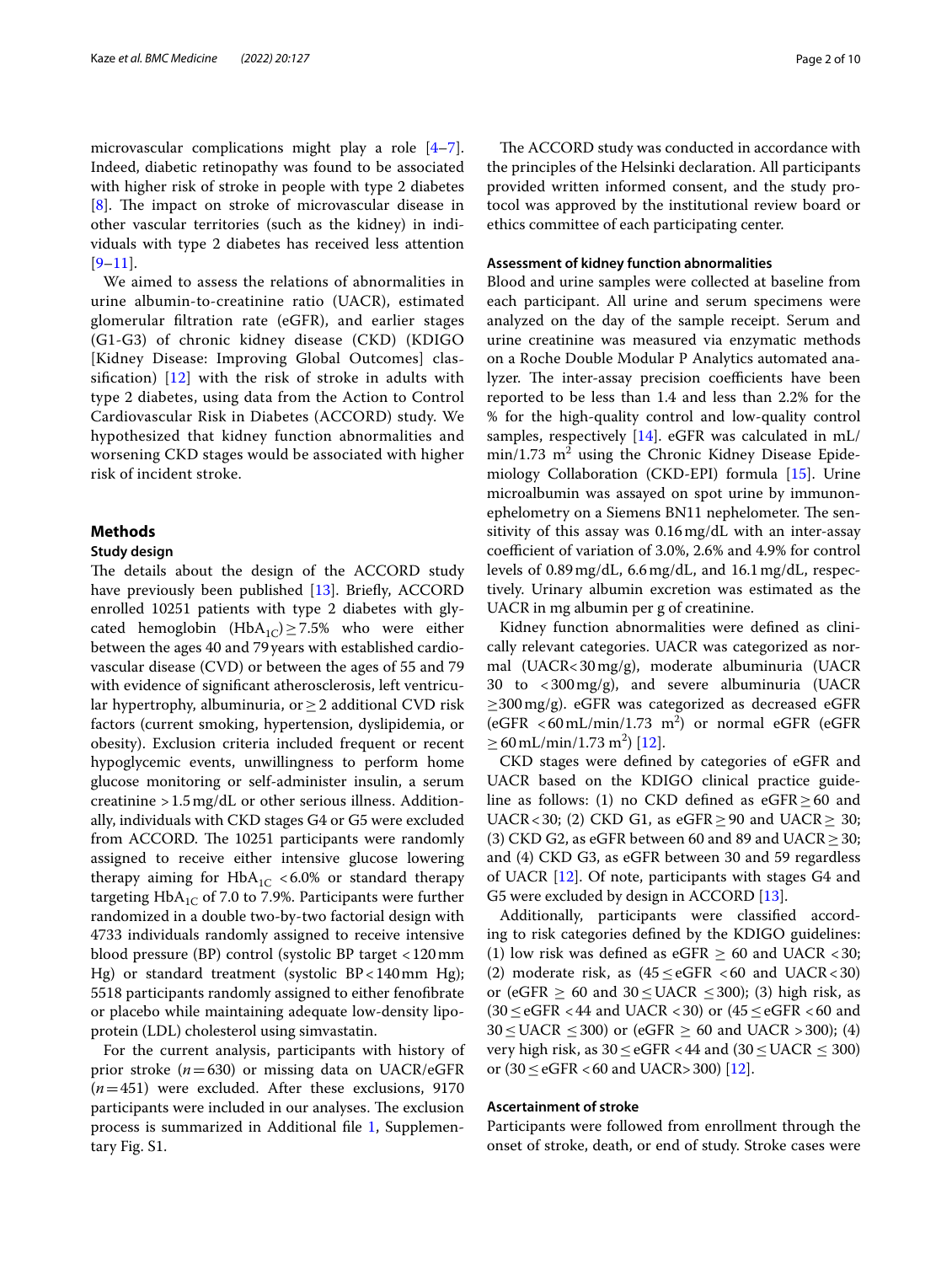ascertained at clinic visits scheduled every 4months during which participants were asked about emergency room visits and hospitalizations since the previous visit. In case participants did not attend a clinic visit, clinic staff contacted them and conducted events ascertainment via telephone. Stroke was defned as a focal neurologic defcit lasting more than 24h, with evidence of brain infarction or hemorrhage by computed tomography, magnetic resonance imaging, or autopsy. An expert adjudication committee blinded to the study interventions confrmed the stroke cases' adjudication [[13,](#page-9-3) [16\]](#page-9-6). Stroke cases were not further classifed into ischemic vs hemorrhagic.

#### **Covariates**

Covariates were selected a priori based on their relationship with kidney function and stroke. They included the following variables collected at baseline: age, sex, race/ ethnicity, treatment arm, body mass index (BMI), cigarette smoking status, alcohol intake, BP, use of BP-lowering medications, atrial fbrillation diagnosed on 12-lead electrocardiograms, established ASCVD excluding stroke (history of prior myocardial infarction, coronary revascularization, carotid or peripheral revascularization, or angina),  $HbA_{1C}$ , duration of diabetes, and lipid variables [[13\]](#page-9-3).

#### **Statistical analyses**

The baseline characteristics of study participants were compared by KDIGO CKD categories, as well as UACR and eGFR using the Analysis of Variance or Kruskal-Wallis test for continuous variables depending on their distribution; and the  $\chi^2$  test for categorical variables.

Incidence rates (IR) of stroke per 1000 person-years were computed by dividing the number of stroke cases by the person-years estimated from baseline through the earliest of date of stroke's occurrence, date of death, or study end. The time-to-event distributions for stroke were assessed using the Kaplan-Meier curve and compared by CKD stages using the log-rank test. Cox proportional hazard regression models were used to generate hazard ratios (HRs) and 95% confdence intervals (CIs) for stroke by UACR, eGFR (analyzed as continuous and categorical variables), and CKD stages. For analyses as continuous variables, UACR and eGFR were logarithmically transformed and HRs were reported per standard deviation (SD) increment of the log-transformed value.

We constructed regression models sequentially by frst accounting for age, sex, race, and treatment arm (model 1); model 2 accounted for variables in model 1 plus further adjustment for duration of diabetes, hemoglobin  $A_{1C}$ , cigarette smoking, and alcohol intake; body mass index, total-to-HDL cholesterol, systolic BP, use of BPlowering medications, and atrial fbrillation; and history of CVD (excluding stroke). Model 3 adjusted for model 2 variables plus use of antiplatelet agents (including aspirin)/anticoagulants, as well as various classes of antihypertensive medications that may afect kidney function such as use of angiotensin-converting enzyme inhibitor (ACEI)/ angiotensin-II receptor blocker (ARB), and diuretics. For analyses of UACR, model 4 further adjusted for baseline eGFR; alternatively, for the assessment of eGFR, model 4 included additional adjustment for baseline UACR.

In sensitivity analyses, we repeated the analyses after excluding participants on fenofbrate as fenofbrate has been shown to increase serum creatinine without causing any alterations in kidney function [[17\]](#page-9-7). Additionally, we tested for statistical interaction of CKD stage by age, sex, race/ethnicity, and treatment arm.

A two-sided *P*-value <0.05 was considered statistically significant for all analyses. The analyses were performed using STATA 14.2 (Stata, Inc., College Station, TX).

# **Results**

# **Baseline characteristics**

A comparison of characteristics of participants excluded (due to prior history of stroke or missing values on kidney function markers, Additional fle [1](#page-8-6), Supplementary Fig. S1) to those included in the fnal analytical sample is displayed in Additional fle [1](#page-8-6), Supplementary Table S1.

A total of 9170 participants were included in the analyses (mean age: 62.8 [SD: 6.6] years, 38.2% women, 62.9% white). Of the entire sample, 62.2% of participants had no CKD; 13.3%, CKD G1; 14.1%, CKD G2; and 10.5%, CKD G3. Compared to those without CKD, participants with higher CKD stages were older, more likely to be women, and had higher systolic BP, total cholesterol, total/HDL cholesterol ratios, and longer durations of diabetes. They were also more likely to have atrial fbrillation, hypertension, and history of CVD at baseline (Table  $1$ ). The characteristics of study participants were similar when compared by CKD risk categories (Additional fle [1,](#page-8-6) Supplementary Table S2) as well as UACR and eGFR categories (Additional fle [1](#page-8-6), Supplementary Table S3).

### **Incident stroke by UACR and eGFR levels**

Over a median follow-up of 4.9years (interquartile range: 4.0–5.7), a total of 156 participants experienced a stroke event (incidence rate 3.6/1000 person-years [95% CI  $3.0-4.2$ ]).

After multivariable adjustment, UACR was associated with elevated risks of incident stroke. Compared to normal UACR (Table [2\)](#page-4-0), moderate albuminuria and severe albuminuria were each associated with greater hazards of stroke (HRs 1.61 [95% CI 1.12–2.32] and 2.29 [95% CI 1.39–3.80), respectively). Each 1-SD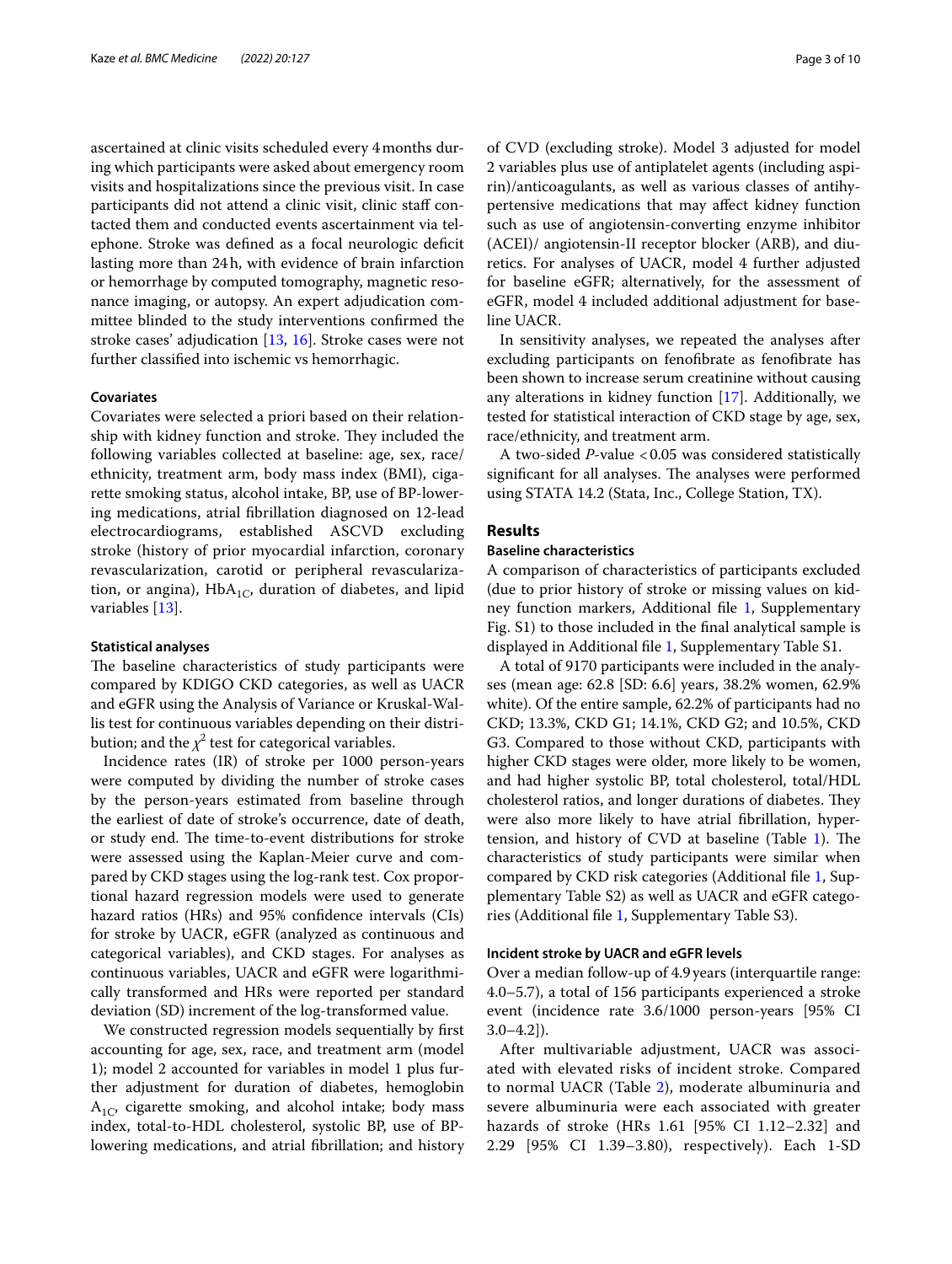| Characteristics                        | Whole sample     | <b>KDIGO CKD stages</b> |                     |                    |                   |         |  |
|----------------------------------------|------------------|-------------------------|---------------------|--------------------|-------------------|---------|--|
|                                        |                  | No CKD                  | CKD <sub>G1</sub>   | CKD <sub>G2</sub>  | CKD <sub>G3</sub> |         |  |
| $\mathcal N$                           | 9170             | 5703                    | 1218                | 1290               | 959               | .       |  |
| Age, years                             | 62.8(6.6)        | 62.1(6.2)               | 60.0(5.3)           | 65.2(7.0)          | 67.4(6.6)         | < 0.001 |  |
| Women, %                               | 38.2             | 39.8                    | 36.4                | 27.4               | 45.4              | < 0.001 |  |
| Race/ethnicity, %                      |                  |                         |                     |                    |                   | < 0.001 |  |
| White                                  | 62.9             | 63.6                    | 57.0                | 61.7               | 67.9              |         |  |
| Black                                  | 18.6             | 18.3                    | 22.3                | 20.8               | 14.4              |         |  |
| Hispanic                               | 7.0              | 6.8                     | 7.9                 | 7.1                | 6.9               |         |  |
| Other                                  | 11.3             | 11.3                    | 12.9                | 10.4               | 10.8              |         |  |
| Intensive glycemic management arm, %   | 50.3             | 50.2                    | 49.8                | 50.1               | 51.7              | 0.817   |  |
| Body mass index, kg/m <sup>2</sup>     | 32.3(5.4)        | 32.2(5.3)               | 32.9(5.6)           | 32.2(5.5)          | 32.3(5.5)         | < 0.001 |  |
| Current smoking, %                     | 13.8             | 13.1                    | 20.9                | 14.2               | 8.2               | < 0.001 |  |
| Alcohol drinking, %                    | 24.4             | 25.2                    | 25.6                | 24.9               | 17.2              | < 0.001 |  |
| Systolic BP, mm Hq                     | 136.3 (17.0)     | 133.6 (15.8)            | 130.9 (17.1)        | 142.0 (18.4)       | 138.6 (18.0)      | < 0.001 |  |
| Diastolic BP, mm Hq                    | 74.9 (10.6)      | 74.9 (10.3)             | 77.4 (10.5)         | 74.9 (11.2)        | 71.9 (11.2)       | < 0.001 |  |
| Use of BP-lowering drug, %             | 83.4             | 80.3                    | 84.2                | 90.1               | 92.0              | < 0.001 |  |
| Use of ACEI/ARB, %                     | 69.1             | 65.9                    | 71.5                | 75.4               | 76.0              | < 0.001 |  |
| Use of diuretics, %                    | 36.1             | 32.3                    | 31.0                | 43.4               | 55.5              | < 0.001 |  |
| Use of antiplatelets/anticoagulants, % | 57.5             | 56.4                    | 54.8                | 60.7               | 62.5              | < 0.001 |  |
| Atrial fibrillation, %                 | 1.2              | 0.7                     | 1.1                 | 2.6                | 2.7               | < 0.001 |  |
| History of CVD                         | 31.3             | 27.9                    | 33.7                | 37.1               | 40.2              | < 0.001 |  |
| Hemoglobin $A_{1C}$ , %                | 8.3(1.1)         | 8.2(1.0)                | 8.6(1.1)            | 8.4(1.1)           | 8.3(1.2)          | < 0.001 |  |
| Duration of diabetes, years            | $9.0(5.0-15.0)$  | $8.0(4.5 - 14.0)$       | $10.0 (5.0 - 15.0)$ | $11.0(7.0 - 18.0)$ | $11.0(6.0-19.0)$  | < 0.001 |  |
| Total cholesterol, mg/dL               | 183.5 (41.7)     | 182.5 (40.2)            | 188.5 (47.3)        | 181.9 (41.5)       | 185.6 (42.8)      | < 0.001 |  |
| HDL-cholesterol, mg/dL                 | 41.8 (11.6)      | 42.3 (11.5)             | 40.8(11.5)          | 41.3 (11.9)        | 41.0(11.4)        | < 0.001 |  |
| LDL-cholesterol, mg/dL                 | 105.0 (34.0)     | 105.1 (33.2)            | 105.0 (35.7)        | 104.2 (34.9)       | 105.8 (34.7)      | 0.721   |  |
| Total/HDL-cholesterol ratio            | 4.7(1.7)         | 4.6(1.6)                | 4.9(2.0)            | 4.7(1.6)           | 4.8(1.7)          | < 0.001 |  |
| UACR, mg/g                             | 14.0 (7.0-45.0)  | $9.0(6.0 - 14.0)$       | 78.0 (45.0-192.0)   | 97.0 (51.0-239.0)  | 23.0 (9.0-106.0)  | < 0.001 |  |
| eGFR, mL/min/1.73 $m2$                 | 86.7 (71.8-96.7) | 90.4 (77.9-97.6)        | 97.7 (93.9-104.2)   | 75.4 (67.8-82.5)   | 52.7 (47.3-56.7)  | < 0.001 |  |

#### <span id="page-3-0"></span>**Table 1** Baseline characteristics of participants by CKD stage

\**P* values are for comparisons between CKD stages using the analysis of variance (ANOVA) for continuous variables with a normal distribution, the Kruskal-Wallis test for continuous variables with a skewed distribution, and the *χ*<sup>2</sup> test for categorical variables. Data are mean (standard deviation), median (interquartile range), or proportion (%) unless otherwise indicated. CKD was classified according to the KDIGO clinical practice guidelines as follows: 1) No CKD defined as eGFR≥60 and UACR<30; CKD G1, as eGFR≥90 and UACR≥30; CKD G2, as eGFR between 60 and 89 and UACR≥30; CKD G3, as eGFR between 30 and 59 regardless of UACR. *ACEI* indicates angiotensin-converting enzyme inhibitors, *ARB* angiotensin-II receptor blockers, *BP* blood pressure, *CKD* chronic kidney disease, *CVD* cardiovascular disease, eGFR estimated glomerular filtration rate in mL/min/1.73 m<sup>2</sup>, *HDL* high-density lipoprotein, *KDIGO* Kidney Disease: Improving Global Outcomes, *LDL* low-density lipoprotein, *UACR* urine albumin-to-creatinine ratio in mg/g

increase in log-transformed UACR was associated with a 44% higher risk of stroke (HR 1.44, 95% CI 1.24–1.68).

Participants with decreased eGFR (eGFR < 60 mL/  $\text{min}/1.73 \text{ m}^2$ ) had a 50% greater risk of stroke (HR 1.50, 95% CI 0.98–2.29) compared to those with normal eGFR (eGFR  $\geq 60 \text{ mL/min}/1.73 \text{ m}^2$ ). Each 1-SD decrease in log-transformed eGFR was associated with an 18% increased risk of stroke (HR 1.18, 95% CI 1.01–1.38).

Compared with participants with both normal UACR and eGFR (Table [3](#page-5-0)), those with  $UACR \ge 30$  mg/g and eGFR  $<$  60 mL/min/1.73 m<sup>2</sup> had increased hazards of stroke (HR 2.54, 95% CI 1.45–4.43).

### **Incident stroke by KDIGO CKD categories**

Participants with higher CKD stages had increased cumulative incidence of stroke as compared to those with lower stages (Fig. [1](#page-6-0), *P*-value-log rank < 0.001).

Compared to the absence of CKD, increasing CKD stages were associated with greater risk of stroke; the adjusted HRs were 1.76 (95% CI 1.10–2.83) for CKD G1, 1.77 (95% CI 1.13–2.75) for CKD G2, and 2.03 (95% CI 1.27–3.24) for CKD G3. Additionally, compared to the low-risk stage, the HRs for incident stroke were 1.55 (95% CI 1.05–2.27) for the moderate risk stage, 2.56 (95% CI 1.61–4.07) for the high-risk stage, and 2.86 (95% CI 1.41– 5.80) for the very high-risk stage (Table [4\)](#page-7-0).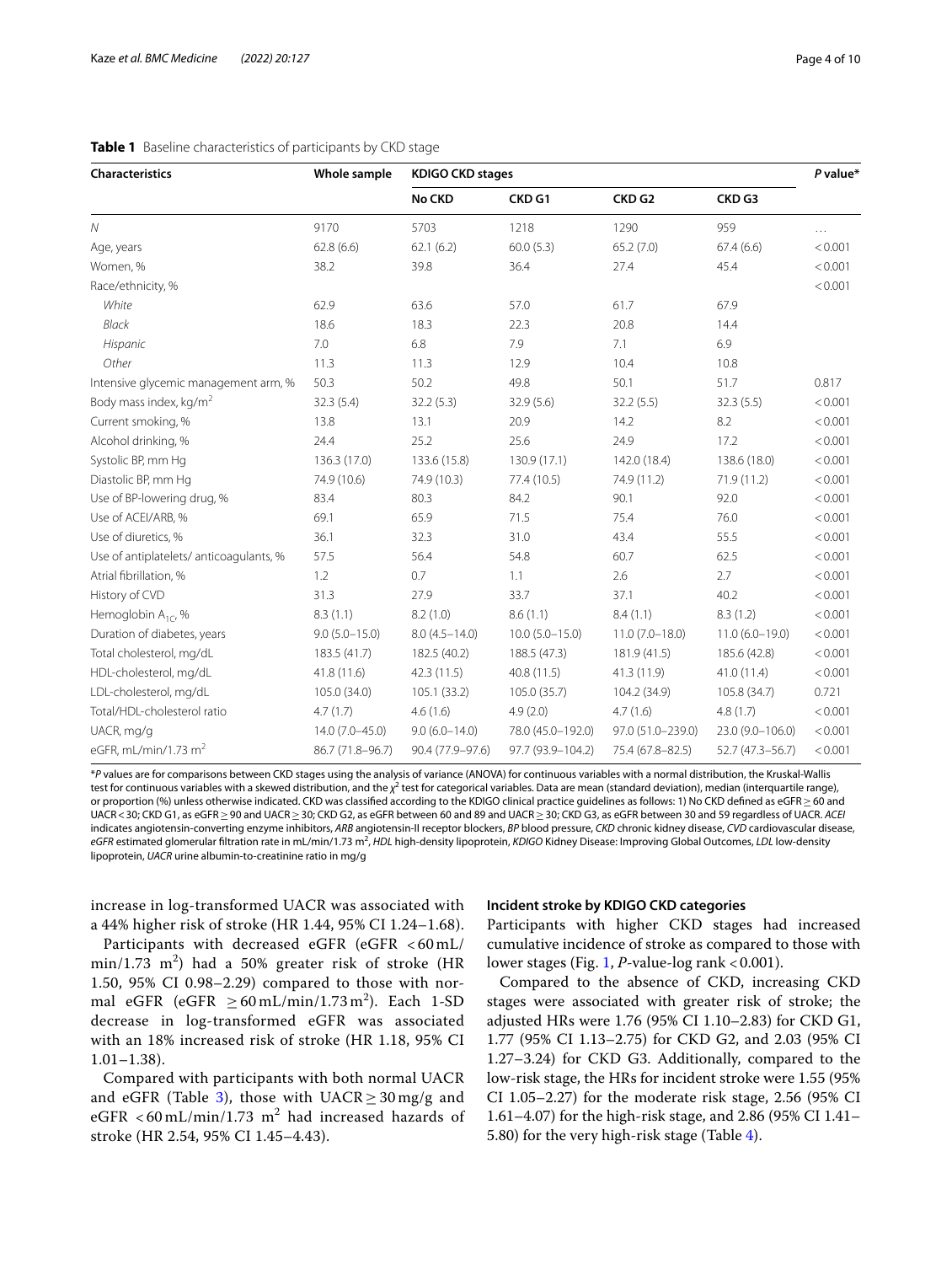| Kidney                                          | No events/no at risk                                                                                                                                                                                                                                                                                                                                                                                                                                | P-years | Rate/1000 p-years                 | Model 1             |         | Model 2             |        | Model 3             |        | Model 4             |       |
|-------------------------------------------------|-----------------------------------------------------------------------------------------------------------------------------------------------------------------------------------------------------------------------------------------------------------------------------------------------------------------------------------------------------------------------------------------------------------------------------------------------------|---------|-----------------------------------|---------------------|---------|---------------------|--------|---------------------|--------|---------------------|-------|
| measures<br>function                            |                                                                                                                                                                                                                                                                                                                                                                                                                                                     |         |                                   | HR (95% Cl)         | ዺ       | HR (95% Cl)         | ۵      | HR (95% CI)         | Q,     | HR (95% Cl)         | ۹     |
| Albuminuria                                     |                                                                                                                                                                                                                                                                                                                                                                                                                                                     |         |                                   |                     |         |                     |        |                     |        |                     |       |
| Normal                                          | 74/6240                                                                                                                                                                                                                                                                                                                                                                                                                                             | 30112.4 | $(2.0 - 3.1)$<br>2.5 <sub>1</sub> | 1 (reference)       |         | 1 (reference)       |        | 1 (reference)       |        | 1 (reference)       |       |
| Moderate                                        | 57/2337                                                                                                                                                                                                                                                                                                                                                                                                                                             | 11077.5 | $(4.0 - 6.7)$<br>5.1              | $1.99(1.41 - 2.83)$ | &0.001  | $1.63(1.13 - 2.33)$ | 0.009  | $1.62(1.13 - 2.33)$ | 0.009  | $1.61(1.12 - 2.32)$ | 0.010 |
| Severe                                          | 25/593                                                                                                                                                                                                                                                                                                                                                                                                                                              | 2735.2  | $9.1(6.2 - 13.5)$                 | $3.69(2.34 - 5.81)$ | 0.001   | 2.47 (1.50-4.06)    | &0.001 | $2.43(1.47 - 3.99)$ | 0.001  | $2.29(1.39 - 3.80)$ | 0.001 |
| In (UACR)                                       | 156/9170                                                                                                                                                                                                                                                                                                                                                                                                                                            | 43925.0 | $(3.0 - 4.2)$<br>3.6(             | $1.64(1.44 - 1.87)$ | < 0.001 | $1.47(1.27 - 1.70)$ | &0.001 | $1.47(1.26 - 1.70)$ | &0.001 | $1.44(1.24 - 1.68)$ | 0.001 |
| eGFR, mL/min/1.73 m <sup>2</sup>                |                                                                                                                                                                                                                                                                                                                                                                                                                                                     |         |                                   |                     |         |                     |        |                     |        |                     |       |
| Normal                                          | 123/8211                                                                                                                                                                                                                                                                                                                                                                                                                                            | 39205.5 | $3.1 (2.6 - 3.7)$                 | 1 (reference)       |         | 1 (reference)       |        | 1 (reference)       |        | 1 (reference)       |       |
| Decreased                                       | 33/959                                                                                                                                                                                                                                                                                                                                                                                                                                              | 4719.5  | $7.0(S.0 - 9.8)$                  | $1.83(1.22 - 2.74)$ | 0.004   | $.60(1.05 - 2.43)$  | 0.030  | $1.55(1.02 - 2.37)$ | 0.042  | $1.50(0.98 - 2.29)$ | 0.060 |
| Ln (eGFR)                                       | 156/9170                                                                                                                                                                                                                                                                                                                                                                                                                                            | 43925.0 | $3.6(3.0 - 4.2)$                  | $1.26(1.09 - 1.47)$ | 0.003   | $1.22(1.04 - 1.42)$ | 0.014  | $1.21(1.03 - 1.41)$ | 0.020  | $1.18(1.01 - 1.38)$ | 0.034 |
| $(eGFR \ge 60 \text{ mL/min}/1.73 \text{ m}^2)$ | Albuminuria was classified based on UACR as normal (UACR<30 mg/g), moderate (UACR 30 to <300 mg/g), and severe (UACR $\geq$ 300 mg/g). eGFR was categorized as decreased (eGFR <60 mL/min/1.73 m^) or normal                                                                                                                                                                                                                                        |         |                                   |                     |         |                     |        |                     |        |                     |       |
|                                                 | Model 1 adjusted for age, sex, race, and treatment arm; model 2, model 2, model 1 variables plus duration of diabetes, hemoglobin A, , cigarette smoking, alcohol intake; body mass index, total-to-HDL cholesterol, systolic                                                                                                                                                                                                                       |         |                                   |                     |         |                     |        |                     |        |                     |       |
|                                                 | 4, model 3 variables plus eGFR (when assessing UACR) or UACR (when assessing eGFR). For continuous measures, hazard ratios are reported per 1-SD increment of the natural logarithm (In) of UACR (SD=1.46) or 1-SD<br>use of BP-lowering medications, atrial fibrillation; history of CVD (excluding stroke) at baseline; model 3, model 2 variables plus use of antiplatelet agents (including apirin)/ anticoagulants, diuretics, ACEI/ARB; model |         |                                   |                     |         |                     |        |                     |        |                     |       |
|                                                 | decrease of the natural logarithm (In) of eGFR (SD = 0.23).ACE/indicates angiotensin-converting enzyme inhibitors, ARB angiotensin-ll receptor blockers, BP blood pressure, C/ confidence interval, CI/D cardiovascular<br>disease, eGFR estimated glomerular filtration rate, HDL high-density lipoprotein, HR hazard ratio, <i>pyeors</i> person-years, SD standard deviation, UACR urine albumin-creatinine ratio                                |         |                                   |                     |         |                     |        |                     |        |                     |       |
|                                                 |                                                                                                                                                                                                                                                                                                                                                                                                                                                     |         |                                   |                     |         |                     |        |                     |        |                     |       |

<span id="page-4-0"></span>

|        | Ņ<br>j<br>ì         |              |
|--------|---------------------|--------------|
| ī<br>í | .<br>.<br>.         |              |
|        | ۲<br>با             |              |
|        | $\frac{1}{4}$       | j            |
|        | ころへん こうこうしょう しょうきょう | )            |
|        | てい                  | j            |
|        |                     |              |
| t      |                     |              |
|        | ble 2               | -<br> <br> } |
| j      |                     |              |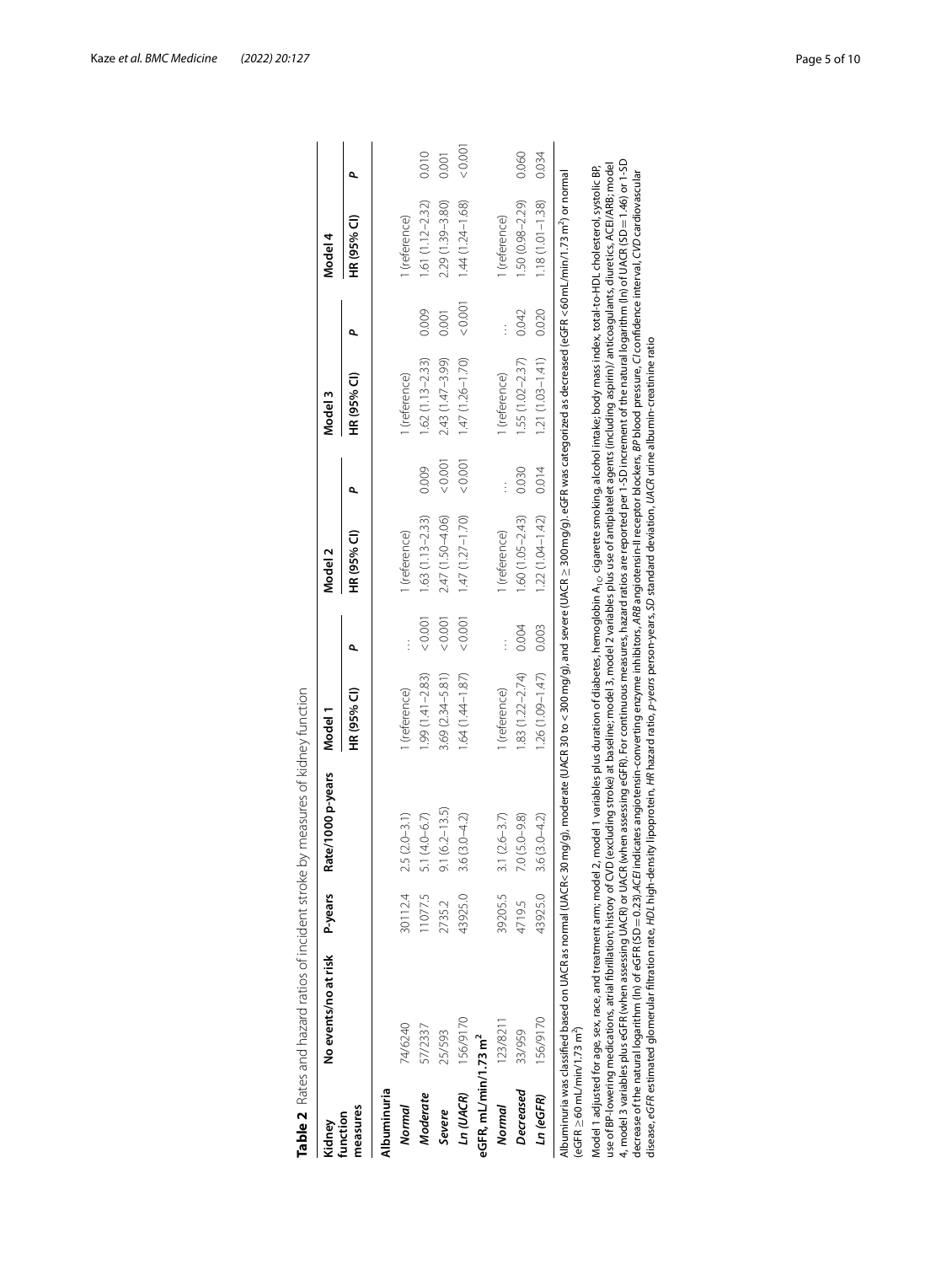| <b>Measures of</b> |      | No events/ | P-vears | Rate/1000 p-years | Model 1             |         | Model 2            |       | Model 3             |       |
|--------------------|------|------------|---------|-------------------|---------------------|---------|--------------------|-------|---------------------|-------|
| kidney function    |      | no at risk |         |                   | <b>HR (95% CI)</b>  | P       | <b>HR (95% CI)</b> | P     | <b>HR (95% CI)</b>  | P     |
| <b>UACR</b>        | eGFR |            |         |                   |                     |         |                    |       |                     |       |
| $30$               | > 60 | 61/5703    | 27414.3 | $2.2(1.7-2.9)$    | l (reference)       |         | l (reference)      |       | 1 (reference)       |       |
| $30$               | < 60 | 13/537     | 2698.0  | $4.8(2.8-8.3)$    | 1.76 (0.95–3.26)    | 0.070   | 1.64 (0.88-3.06)   | 0.117 | 1.59 (0.86-2.97)    | 0.142 |
| > 30               | > 60 | 62/2508    | 11791.2 | $5.3(4.1-6.7)$    | $2.30(1.61 - 3.28)$ | < 0.001 | 80 (1.24 - 2.61)   | 0.002 | $1.79(1.23 - 2.60)$ | 0.002 |
| > 30               | < 60 | 20/422     | 2021.5  | $9.9(6.4 - 15.3)$ | $3.66(2.17-6.17)$   | < 0.001 | $2.61(1.50-4.55)$  | 0.001 | $2.54(1.45 - 4.43)$ | 0.001 |

<span id="page-5-0"></span>**Table 3** Rates and hazard ratios of incident stroke by combined measures of kidney function

Model 1 adjusted for age, sex, race, and treatment arm; model 2, model 1 variables plus duration of diabetes, hemoglobin A<sub>1C</sub>, cigarette smoking, alcohol intake; body mass index, total-to-HDL cholesterol, systolic BP, use of BP-lowering medications, atrial fbrillation; history of CVD (excluding stroke) at baseline; model 3, model 2 variables plus use of antiplatelet agents (including aspirin)/ anticoagulants, diuretics, ACEI/ARB

*ACEI* indicates angiotensin-converting enzyme inhibitors, *ARB* angiotensin-II receptor blockers, *BP* blood pressure, *CI* confdence interval, *CVD* cardiovascular disease, *eGFR* estimated glomerular fltration rate, *HDL* high-density lipoprotein, *HR* hazard ratio, *p-years* person-years, *UACR* urine albumin-creatinine ratio

We conducted sensitivity analyses by restricting the analytical sample to participants not on fenofbrate as it has been shown to elevate serum creatinine without altering kidney function. These did not materially affect the magnitude or signifcance of the results (Additional fle [1](#page-8-6), Supplementary Tables S4 & S5).

Additionally, we tested for statistical interaction of CKD stage by age, sex, race/ethnicity, and treatment arm. We found statistically signifcant evidence of interaction by age ( $P=0.035$ ), but not sex ( $P=0.400$ ), race/ ethnicity ( $P = 0.289$ ), or treatment arm ( $P = 0.342$ ). Since we observed statistical interaction by age, we performed additional analyses stratifed into two age groups using the median age  $(62 \text{ years})$  as the cutoff. The association between CKD stage and stroke was stronger among younger participants (age  $< 62$ ) whereas no significant association was observed among those 62 or older (Fig. [2\)](#page-7-1).

# **Discussion**

We evaluated the associations of kidney function abnormalities and CKD stages with incident stroke in adults with type 2 diabetes enrolled in the ACCORD study and made several observations. First, the higher the albuminuria level, the greater was the risk of stroke. Second, decreased eGFR was related to a greater risk of stroke. Third, worsening CKD stages defined by the KDIGO criteria were associated with greater risk of stroke.

Our study has unique features, in that it assesses the impact of several CKD classifcation schemes on the risks of incident stroke using a prospective study design of adults with type 2 diabetes. A recent systematic review and meta-analysis identifed a gap in this area by showing that most studies of the association between CKD and incident stroke did not focus on people with type 2 diabetes [[9\]](#page-9-0), and the few studies with a focus on diabetes were limited by a retrospective design [\[18](#page-9-8), [19\]](#page-9-9), a short

duration of follow-up [\[20](#page-9-10)], a hospital-based setting [\[20](#page-9-10)], or the lack of diversity in their study samples [[18](#page-9-8)[–20](#page-9-10)]. Our results are however consistent with prior reports of a positive relation between markers of kidney disease and adverse cardiovascular events both from the general population, as well as people with diabetes mellitus [\[9](#page-9-0), [18](#page-9-8)[–26](#page-9-11)]. Indeed, in a retrospective analysis of 653 Japanese individuals with type 2 diabetes, participants with CKD stages 2 and 3 had a higher risk of stroke compared to those without CKD. In the same cohort, the incidence of stroke was elevated among participants with kidney function abnormalities assessed in isolation (reduced eGFR as well as increased urinary excretion) [[18](#page-9-8)]. In another cohort of Chinese patients with type 2 diabetes, lower eGFR was independently associated with higher risks of recurrent stroke or transient ischemic attacks [[20\]](#page-9-10). Likewise, decreasing eGFR was also found to be related to increasing hazards of cerebrovascular events in a large primary care database of patients with type 2 diabetes in the UK [\[19](#page-9-9)].

While the exact mechanisms linking kidney function abnormalities and incident stroke are incompletely understood, a few hypotheses can be formulated. First, increased urinary albumin excretion has been suggested to be marker of vascular dysfunction and may in fact refect a widespread vascular process involving the cerebral vasculature, independently of diabetes or hypertension, as shown in studies of people without hypertension or diabetes [[27–](#page-9-12)[29](#page-9-13)]. Additionally, albuminuria may be a refection of other widespread derangements such as microinfammation, endothelial dysfunction, oxidative stress, and elevated aortic pressures, which are known to increase the risk of atherosclerotic CVD [\[30](#page-9-14)]. Moreover, unifying pathways linking microvascular and macrovascular events in diabetes mellitus have been shown [[31](#page-9-15), [32\]](#page-9-16). These include the formation of advanced glycation end products from hyperglycemia induced nonenzymatic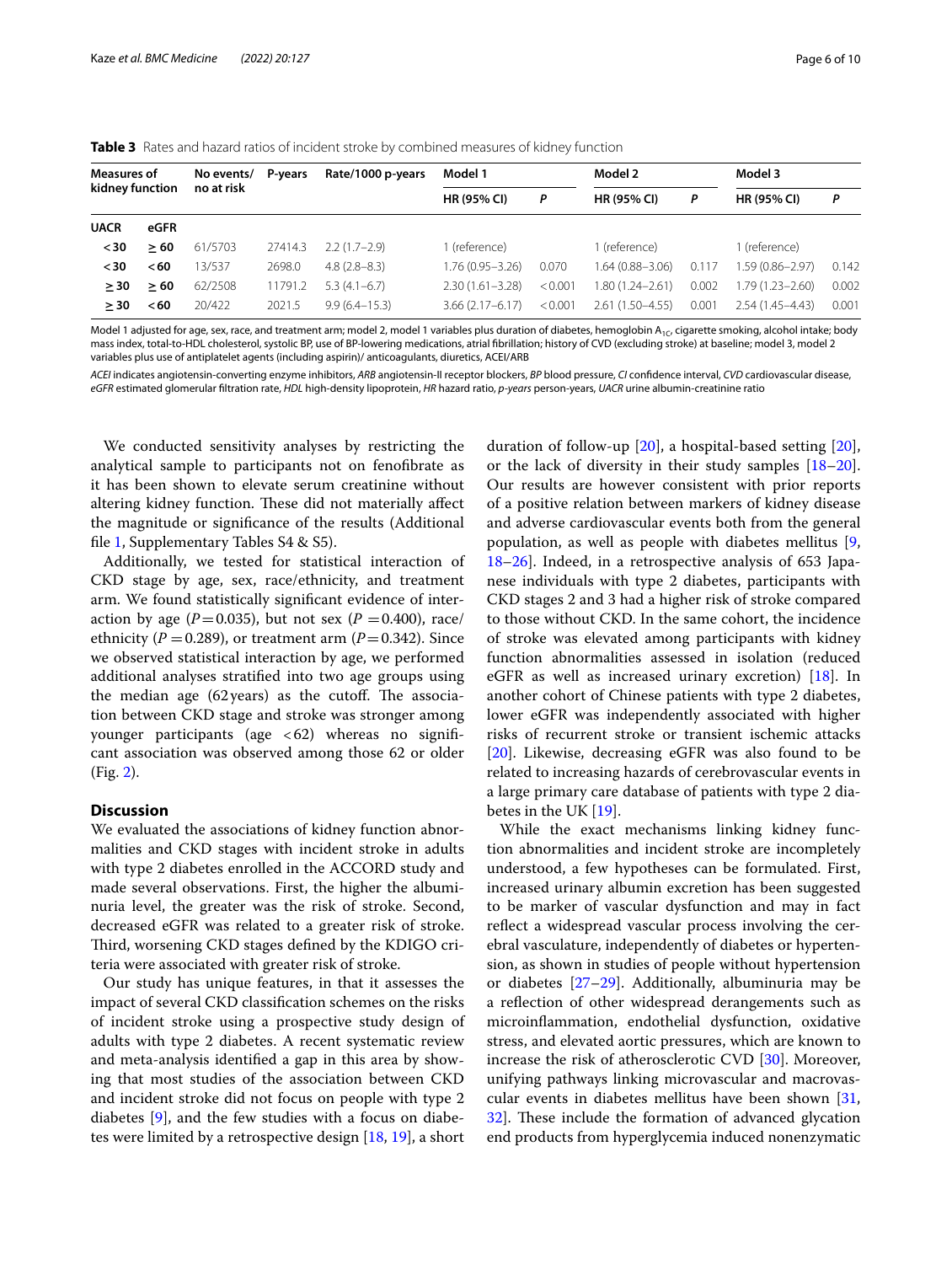

<span id="page-6-0"></span>glycation of proteins. These products may deposit in blood vessel walls, forming cross-links in the extracellular matrix and resulting in several pathological changes including glomerulosclerosis, accelerated atherosclerosis, and thrombosis [\[31–](#page-9-15)[33\]](#page-9-17).

Our fndings should be interpreted in the context of a few limitations. First, patients with advanced CKD (stages G4 and G5) were excluded from ACCORD; hence, the results do not capture the entire spectrum of CKD and are not generalizable to people with advanced

CKD. Second, kidney function abnormalities were diagnosed using only one timepoint; while this is commonly performed in large epidemiological studies of CKD [[34](#page-9-18)], this may have led to an overestimation of the true prevalence of CKD in our sample. Third, the ACCORD study did not record data on stroke type (ischemic vs hemorrhagic); hence, we could not evaluate the efect of kidney measures' abnormalities on stroke type. Finally, our analysis was observational; hence, there remains a possibility of residual confounding. These limitations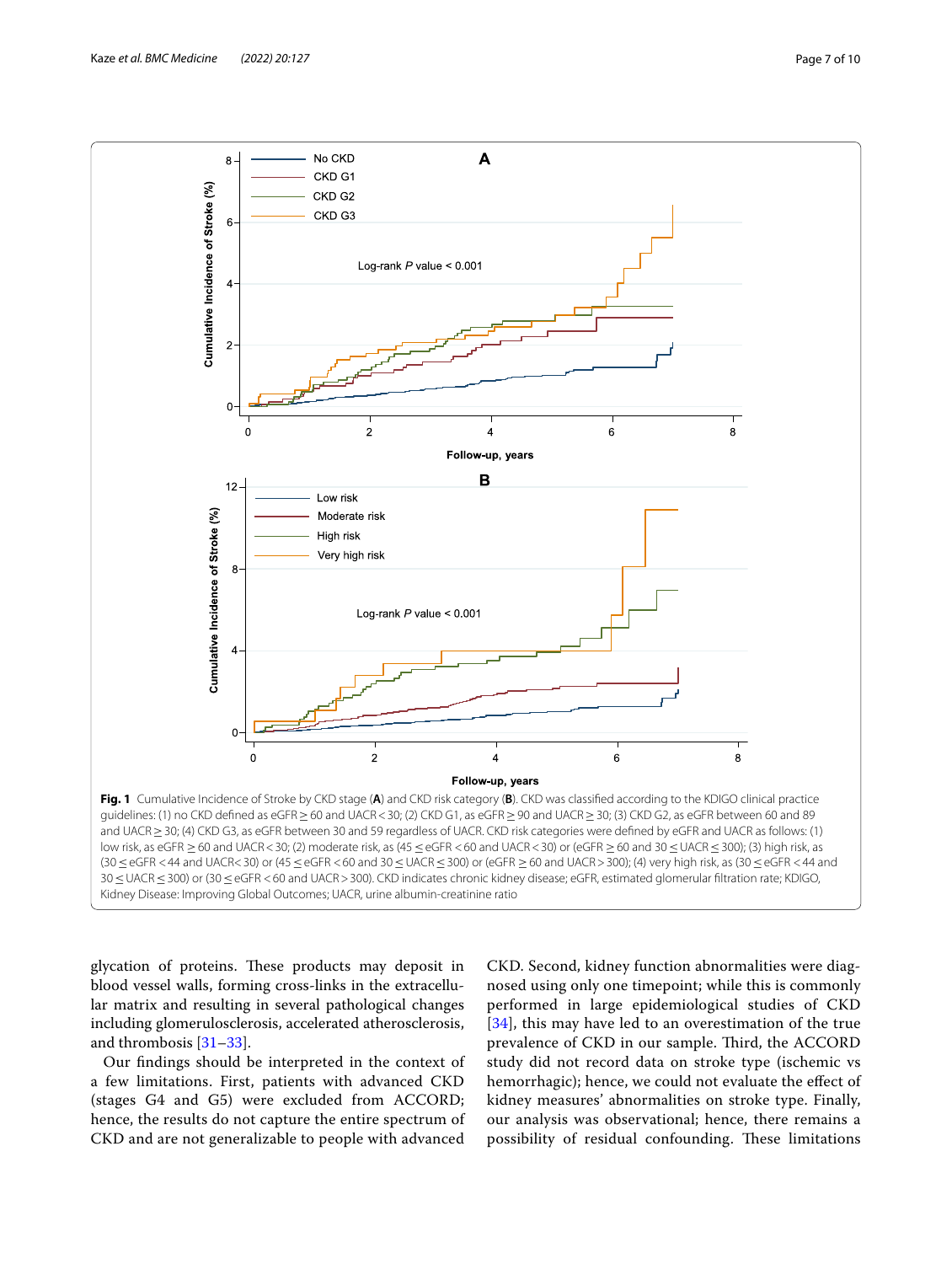| <b>CKD classification</b>  | No events/ | P-years | Rate/1000 p-years  | Model 1             |          | Model 2             |          | Model 3             |         |
|----------------------------|------------|---------|--------------------|---------------------|----------|---------------------|----------|---------------------|---------|
|                            | no at risk |         |                    | <b>HR (95% CI)</b>  | P        | <b>HR (95% CI)</b>  | P        | <b>HR (95% CI)</b>  | P       |
| <b>CKD</b> stage           |            |         |                    |                     |          |                     |          |                     |         |
| <b>No CKD</b>              | 61/5703    | 27414.3 | $2.2(1.7-2.9)$     | (reference)         | $\cdots$ | (reference)         | $\cdots$ | 1 (reference)       |         |
| CKD G1                     | 27/1218    | 5701.1  | $4.7(3.2 - 6.9)$   | $2.27(1.44 - 3.59)$ | < 0.001  | 1.76 (1.10–2.83)    | 0.019    | $1.76(1.10 - 2.83)$ | 0.020   |
| CKD G2                     | 35/1290    | 6090.1  | $5.7(4.1 - 8.0)$   | $2.31(1.51 - 3.53)$ | < 0.001  | 1.79 (1.15-2.79)    | 0.010    | $1.77(1.13 - 2.75)$ | 0.012   |
| CKD G3                     | 33/959     | 4719.5  | $7.0(5.0-9.8)$     | $2.57(1.65 - 4.02)$ | < 0.001  | $2.09(1.31 - 3.33)$ | 0.002    | $2.03(1.27 - 3.24)$ | 0.003   |
| <b>CKD risk categories</b> |            |         |                    |                     |          |                     |          |                     |         |
| Low risk                   | 61/5703    | 27414.3 | $2.2(1.7-2.9)$     | (reference)         | $\cdots$ | 1 (reference)       | $\cdots$ | 1 (reference)       |         |
| Moderate risk              | 52/2484    | 11876.6 | $4.4(3.3-5.7)$     | $.84(1.27 - 2.68)$  | 0.001    | 1.56 (1.06–2.29)    | 0.023    | $1.55(1.05 - 2.27)$ | 0.026   |
| High risk                  | 33/797     | 3719.8  | $8.9(6.3 - 12.5)$  | $3.62(2.35 - 5.57)$ | < 0.001  | $2.62(1.65 - 4.16)$ | < 0.001  | $2.56(1.61 - 4.07)$ | < 0.001 |
| Very high risk             | 10/186     | 914.4   | $10.9(5.9 - 20.3)$ | $4.22(2.14 - 8.32)$ | < 0.001  | $2.95(1.46 - 5.96)$ | 0.003    | $2.86(1.41 - 5.80)$ | 0.004   |

#### <span id="page-7-0"></span>**Table 4** Rates and hazard ratios of incident stroke by KDIGO CKD categories

CKD was classified according to the KDIGO clinical practice quidelines as follows: (1) no CKD defined as eGFR≥60 and UACR<30; (2) CKD G1, as eGFR≥90 and UACR ≥ 30; (3) CKD G2, as eGFR between 60 and 89 and UACR ≥ 30; (4) CKD G3, as eGFR between 30 and 59 regardless of UACR

CKD risk categories were defined by eGFR and UACR as follows: (1) low risk, as eGFR ≥ 60 and UACR < 30; (2) moderate risk, as (45 ≤ eGFR < 60 and UACR < 30) or (eGFR ≥60 and 30≤UACR≤300); (3) high risk, as (30≤eGFR <44 and UACR<30) or (45≤eGFR <60 and 30≤UACR≤300) or (eGFR ≥60 and UACR>300); (4) very high risk, as (30≤eGFR <44 and 30≤UACR≤300) or (30≤eGFR <60 and UACR>300)

Model 1 adjusted for age, sex, race, and treatment arm; model 2, model 1 variables plus duration of diabetes, hemoglobin A<sub>1C</sub>, cigarette smoking, alcohol intake; body mass index, total-to-HDL cholesterol, systolic BP, use of BP-lowering medications, atrial fbrillation; history of CVD (excluding stroke) at baseline; model 3, model 2 variables plus use of antiplatelet agents (including aspirin)/ anticoagulants, diuretics, ACEI/ARB.

*ACEI* indicates angiotensin-converting enzyme inhibitors, *ARB* angiotensin-II receptor blockers, *BP* blood pressure, *CKD* chronic kidney disease, *CI* confdence interval, *CVD* cardiovascular disease, *eGFR* estimated glomerular fltration rate, *HDL* high-density lipoprotein, *HR* hazard ratio, *KDIGO* Kidney Disease: Improving Global Outcomes, *p-years* person-years, *UACR* urine albumin-creatinine ratio



<span id="page-7-1"></span>UACR ≥ 30; (3) CKD G2, as eGFR between 60 and 89 and UACR ≥ 30; (4) CKD G3, as eGFR between 30 and 59 regardless of UACR. ACEI indicates angiotensin-converting enzyme inhibitors; ARB, angiotensin-II receptor blockers; BP, blood pressure; CKD, chronic kidney disease; eGFR, estimated glomerular fltration rate; HDL, high-density lipoprotein; KDIGO, Kidney Disease: Improving Global Outcomes; UACR, urine albumin-creatinine ratio

notwithstanding, this study has several strengths. These include the use of a large and diverse sample of adults with type 2 diabetes, the standardized adjudication of stroke events, and the rigorous evaluation of the various

aspects of CKD and its severity using multiple classifcations, as well as the rigorous adjustment of potential confounders including diabetic duration and atrial fbrillation.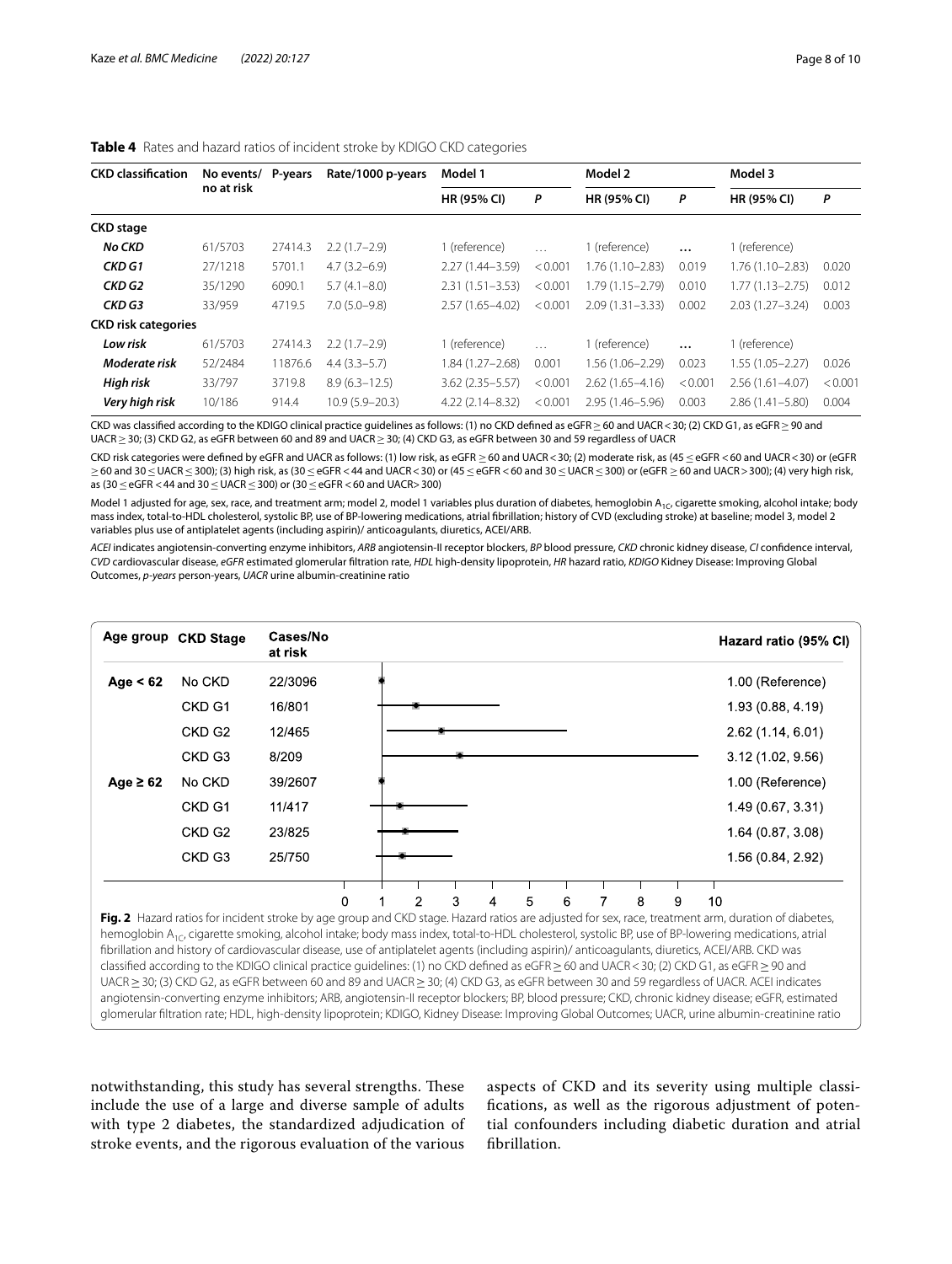# **Conclusions**

In conclusion, in a large and diverse cohort of adults with type 2 diabetes, higher UACR, decreased eGFR, and worsening CKD stages were associated with increased risk of stroke, independently of other stroke risk factors. These data support the notion that the prevention of CKD and its progression may help mitigate the risk of stroke in people with type 2 diabetes. Our fndings have several research and public health implications for people with type 2 diabetes. Diabetes mellitus represents the primary cause of CKD in the US [[35](#page-9-19)]. Our findings underscore the notion that strategies designed to prevent the onset and progression of CKD in type 2 diabetes may help mitigate the burden of stroke and its associated disability in this population. Further research is needed to clarify the mechanisms linking measures of kidney disease to stroke and develop strategies targeting both CKD and stroke prevention.

#### **Abbreviations**

ACCORD: Action to Control Cardiovascular Risk in Diabetes; ASCVD: Atherosclerotic cardiovascular disease; BP: Blood pressure; CAD: Coronary artery disease; CI: Confidence interval; CKD: Chronic kidney disease; CVD: Cardiovascular disease; eGFR: Estimated glomerular fltration rate; HDL: High-density lipoprotein; HR: Hazard ratio; IR: Incidence rate; KDIGO: Kidney Disease: Improving Global Outcomes; UACR: Urine albumin-creatinine ratio.

#### **Supplementary Information**

The online version contains supplementary material available at [https://doi.](https://doi.org/10.1186/s12916-022-02317-0) [org/10.1186/s12916-022-02317-0](https://doi.org/10.1186/s12916-022-02317-0).

<span id="page-8-6"></span>Additional file 1: Supplementary Fig. S1. Exclusion criteria for examining the association of diabetic nephropathy and incident stroke among participants enrolled in ACCORD. **Supplementary Table S1.** Comparison of baseline characteristics of Included vs excluded participants. **Supplementary Table S2.** Baseline Characteristics of Participants by CKD risk categories. **Supplementary Table S3.** Baseline Characteristics of Par‑ ticipants by UACR and eGFR. **Supplementary Table S4.** Hazard ratios of incident stroke by combined measures of kidney function after Exclusion of Participants on Fenofbrate. **Supplementary Table S5.** Hazard ratios of incident stroke by KDIGO CKD Categories after Exclusion of Participants on Fenofbrate.

#### **Acknowledgements**

The authors thank all the staff and participants of the ACCORD study.

#### **Data source**

The Action to Control Cardiovascular Risk in Diabetes (ACCORD) has been funded by Federal funds from the National Heart Lung and Blood Institute (NHLBI). This manuscript was prepared using ACCORD Research Material obtained from the NHLBI Biologic Specimen and Data Repository Information Coordinating Center, and does not necessarily refects the opinions or views of the ACCORD or the NHLBI or ACCORD.

#### **Authors' contributions**

 JBE conceived and designed the study. JBE contributed to the acquisition of data. ADK performed the statistical analyses. ADK, BGJ, GCF, and JBE contributed to the interpretation of data. ADK and JBE drafted the manuscript. ADK, BGJ, GCF, and JBE revised the manuscript critically for essential intellectual content. All authors read and approved the fnal version of the manuscript.

#### **Funding**

Dr. Echouffo Tcheugui was supported by NIH/NHLBI grant K23 HL153774.

#### **Availability of data and materials**

The data that support the fndings of this study are available from the US National Heart, Lung, and Blood Institute (NHLBI) repository (BioLINCC) but restrictions apply to the availability of these data. Data are however available from the corresponding author upon reasonable request and with permission of the National Heart, Lung, and Blood (NHLBI).

#### **Declarations**

#### **Ethics approval and consent to participate**

The ACCORD study was conducted in accordance with the principles of the Helsinki declaration. All participants provided written informed consent and the study protocol was approved by a review panel at the National Heart, Lung, and Blood Institute (NHLBI: NCT00000620).

#### **Consent for publication**

Not applicable.

#### **Competing interests**

Dr Gregg Fonarow reports consulting for Abbott, Amgen, AstraZeneca, Bayer, Janssen, Medtronic, Merck, and Novartis.

#### **Author details**

<sup>1</sup> Department of Medicine, SOVAH Health, Danville, VA, USA. <sup>2</sup> Department of Medicine, Johns Hopkins School of Medicine, Baltimore, MD, USA. <sup>3</sup>Welch Welch Center for Prevention, Epidemiology and Clinical Research, Johns Hopkins University, Baltimore, MD, USA. <sup>4</sup>Department of Epidemiology, Johns Hopkins Bloomberg School of Public Health, Baltimore, MD, USA. <sup>5</sup>Nephrology Center of Maryland, Baltimore, USA. <sup>6</sup> Ahmanson-UCLA Cardiomyopathy Center, Ronald Reagan UCLA Medical Center, Los Angeles, CA, USA.

#### Received: 20 July 2021 Accepted: 30 November 2021 Published online: 29 March 2022

#### **References**

- <span id="page-8-0"></span>1. Virani SS, Alonso A, Benjamin EJ, et al. Heart Disease and Stroke Statistics-2020 update: a report from the American Heart Association. Circulation. 2020;141(9):e139–596. [https://doi.org/10.1161/CIR.0000000000](https://doi.org/10.1161/CIR.0000000000000757) [000757.](https://doi.org/10.1161/CIR.0000000000000757)
- <span id="page-8-1"></span>Menke A, Casagrande S, Geiss L, Cowie CC. Prevalence of and trends in diabetes among adults in the United States, 1988-2012. JAMA. 2015;314(10):1021–9.<https://doi.org/10.1001/jama.2015.10029>.
- <span id="page-8-2"></span>3. Air EL, Kissela BM. Diabetes, the metabolic syndrome, and ischemic stroke: epidemiology and possible mechanisms. Diabetes Care. 2007;30(12):3131–40. [https://doi.org/10.2337/dc06-1537.](https://doi.org/10.2337/dc06-1537)
- <span id="page-8-3"></span>4. Cheung N, Wang JJ, Klein R, Couper DJ, Sharrett AR, Wong TY. Diabetic retinopathy and the risk of coronary heart disease: the Atherosclerosis Risk in Communities Study. Diabetes Care. 2007;30(7):1742–6. [https://doi.](https://doi.org/10.2337/dc07-0264) [org/10.2337/dc07-0264](https://doi.org/10.2337/dc07-0264).
- 5. Juutilainen A, Lehto S, Rönnemaa T, Pyörälä K, Laakso M. Retinopathy predicts cardiovascular mortality in type 2 diabetic men and women. Diabetes Care. 2007;30(2):292–9. [https://doi.org/10.2337/dc06-1747.](https://doi.org/10.2337/dc06-1747)
- 6. Rosenson RS, Fioretto P, Dodson PM. Does microvascular disease predict macrovascular events in type 2 diabetes? Atherosclerosis. 2011;218(1):13– 8. [https://doi.org/10.1016/j.atherosclerosis.2011.06.029.](https://doi.org/10.1016/j.atherosclerosis.2011.06.029)
- <span id="page-8-4"></span>7. Verma S, Wanner C, Zwiener I, et al. Infuence of microvascular disease on cardiovascular events in type 2 diabetes. J. Am. Coll. Cardiol. 2019;73:2780–2.
- <span id="page-8-5"></span>8. Wong K-H, Hu K, Peterson C, et al. Diabetic retinopathy and risk of stroke: a secondary analysis of the ACCORD Eye study. Stroke. 2020;51(12):3733– 6.<https://doi.org/10.1161/STROKEAHA.120.030350>.